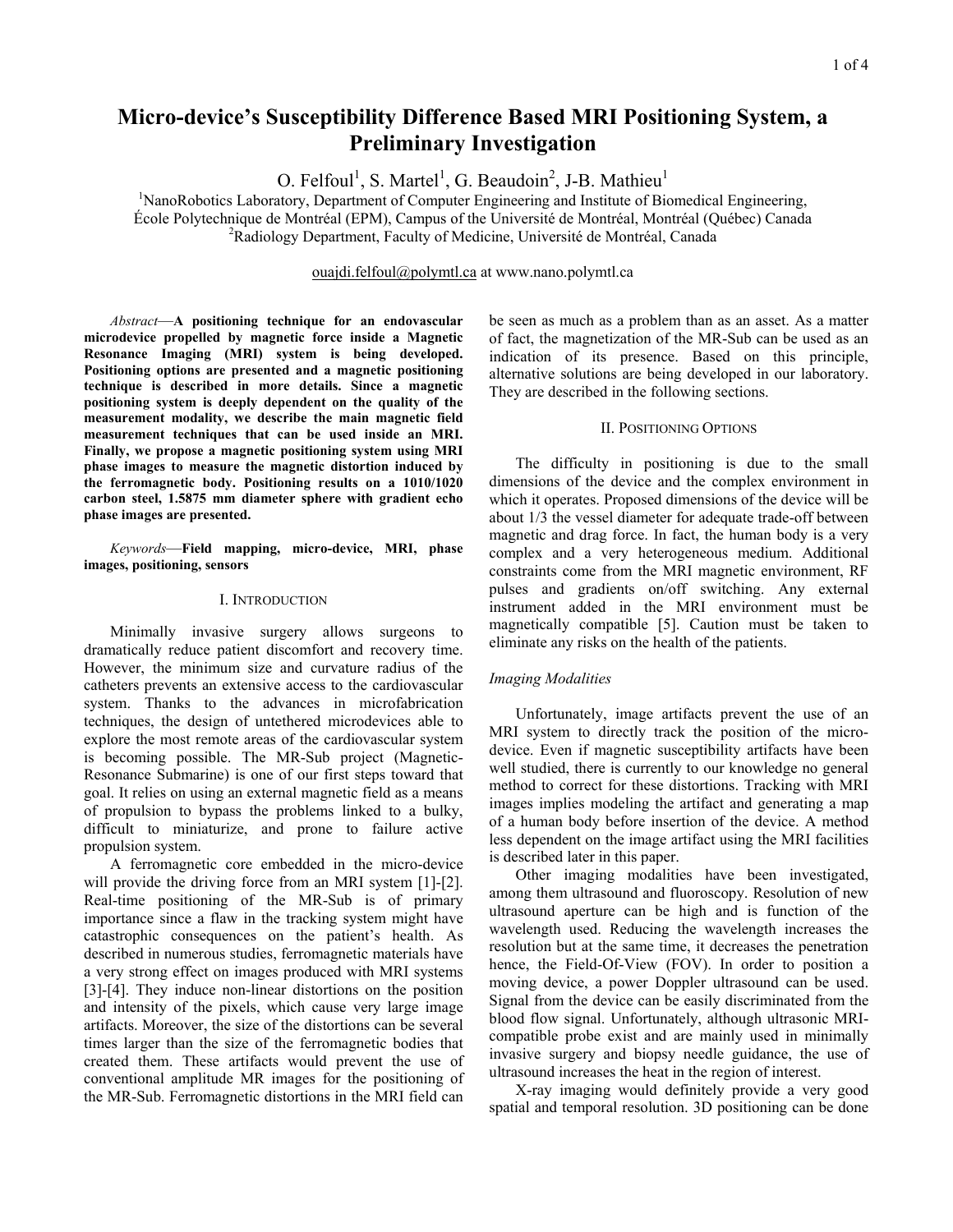with two fluoroscopic imaging chains oriented orthogonally. Of course this technique is invasive and extended exposure time can be harmful to the patient. However, to this day, there are no MRI compatible X-ray systems.

#### *Magnetic Tracking*

Magnetic tracking of the position of the micro-device is an interesting option since the ferromagnetic material induces a strong magnetic field that perturbs the MRI field. Unlike other types of wireless transmission waves, the magnetic field is not attenuated nor perturbed by the human body.

A unique solution for the position of a moving dipole can be found if the gradient tensor and the gradient rate tensor at the same point are known [6]. Depending on the magnetic sensing modalities, hardware or software implementation of a gradiometer can be used to measure the gradient tensor instead of the magnetic field. The SNR is increased by measuring a gradient since the major sources of noise have a weak fluctuation in space and will be negligible.

Choice of the sensors used for the purpose of positioning is the major concern, since resolution will depend greatly on the measurement quality. The magnetic field of a dipole decreases at a rate proportional to  $1/r<sup>3</sup>$ , where r is the distance from the source. Hence, a small magnetized sphere will have a very weak contribution to the static magnetic field of the MRI at some distance. Among existing magnetic sensors, search coils, SQUID, Hall sensors or Nuclear Magnetic Resonance (NMR) magnetometers are all candidates for this application.

Search coils can be designed to measure weak fields but will only make the AC component available. It would only be possible to track the position of the device when it is in motion. Thus, positioning will be relative to the position at the origin and errors will be summated continuously.

The approach using SQUID magnetometers is the most sensitive magnetic measurement technique available nowadays. They rely on the superconducting properties of materials and on the Josephson Effect phenomena to measure extremely small variations in magnetic flux. This magnetometer is used in biomedical application to monitor the magnetic field from the brain whose magnitude can be as weak as  $10^{-14}$  T. However many technical difficulties arise when designing such a system. In fact, the SQUID sensor and the sensing coil must be maintained at a temperature below their superconducting transition temperature in a special container known as a dewar. The sensing coil may operate in the very high field of an MRI system, but the SQUID sensor must be maintained at a maximum magnetic field of 10mT and must be outside of the MRI bore. Still, the two components must be cooled and a special dewar must be designed for this application. Design of such a system must be very stable and any vibration can lead to errors in measurement. The SQUID

system must be compact to fit inside the relatively narrow bore of most MR systems, and it must be easily moved in and out of the MR scanner. The high price of the SQUID is another limiting factor.

Hall sensor can be used only for medical applications near the surface of the skin due to their poor resolution that is about  $10^{-4}$  T. We have used these sensors for in vitro positioning and algorithm validation as well as for propulsion and force characterization. Since the field in the z-direction is very strong, it does not allow measurement of the weak field in any other direction. Therefore, only one component of the magnetic field can be measured (zcomponent).

Finally, MRI can be used to map a magnetic field with phase images. These data allow gradient estimation of the magnetic perturbation due to the dipole's magnetic field. This technique can have a very good spatial resolution but a poor temporal one. As a matter of fact, use of MRI as a magnetic field mapping system for positioning purpose must be done at the same time as propulsion and an efficient multiplexing time algorithm has to be developed.

## II. THEORY

## *MRI Magnetic Field*

Magnetic field inside an MRI can be considered homogenous and static over a large volume. The spatial encoding of the MRI images uses three spatial gradients that are switched on/off during sequence time. Finally, excitation of the spins is achieved with a short duration RF field. The presence of a human body inside the MRI bore induces perturbation to the static magnetic field due to the difference in susceptibility between air and the different human tissues.

## *Induced Magnetic Field*

 The ferromagnetic device will induce a magnetic field that is added to the main static field  $B_0$  of the imager. The induced magnetic field exhibits an analytical formulation for simple shapes as a sphere but is generally modeled by a finite element analysis for complex geometries [4].

The induced magnetic field vector *B'* (T) of a sphere has the same form as a dipole with magnetization *M* (A/m) located at the origin and is described as

$$
\vec{B} = \frac{\mu_0}{3} a^3 \left[ \frac{3(\vec{M} \cdot \vec{r}) \vec{r}}{r^5} - \frac{\vec{M}}{r^3} \right],
$$
 (1)

where  $\mu_0 = 4\pi I0^{-7}$  H.m<sup>-1</sup> is the vacuum permeability, *r* is the distance from the dipole and  $a$  is the radius of the sphere. The vector magnetization *M* is given by

$$
\vec{M} = \frac{\chi_m}{\mu_0} \vec{B}_0, \qquad (2)
$$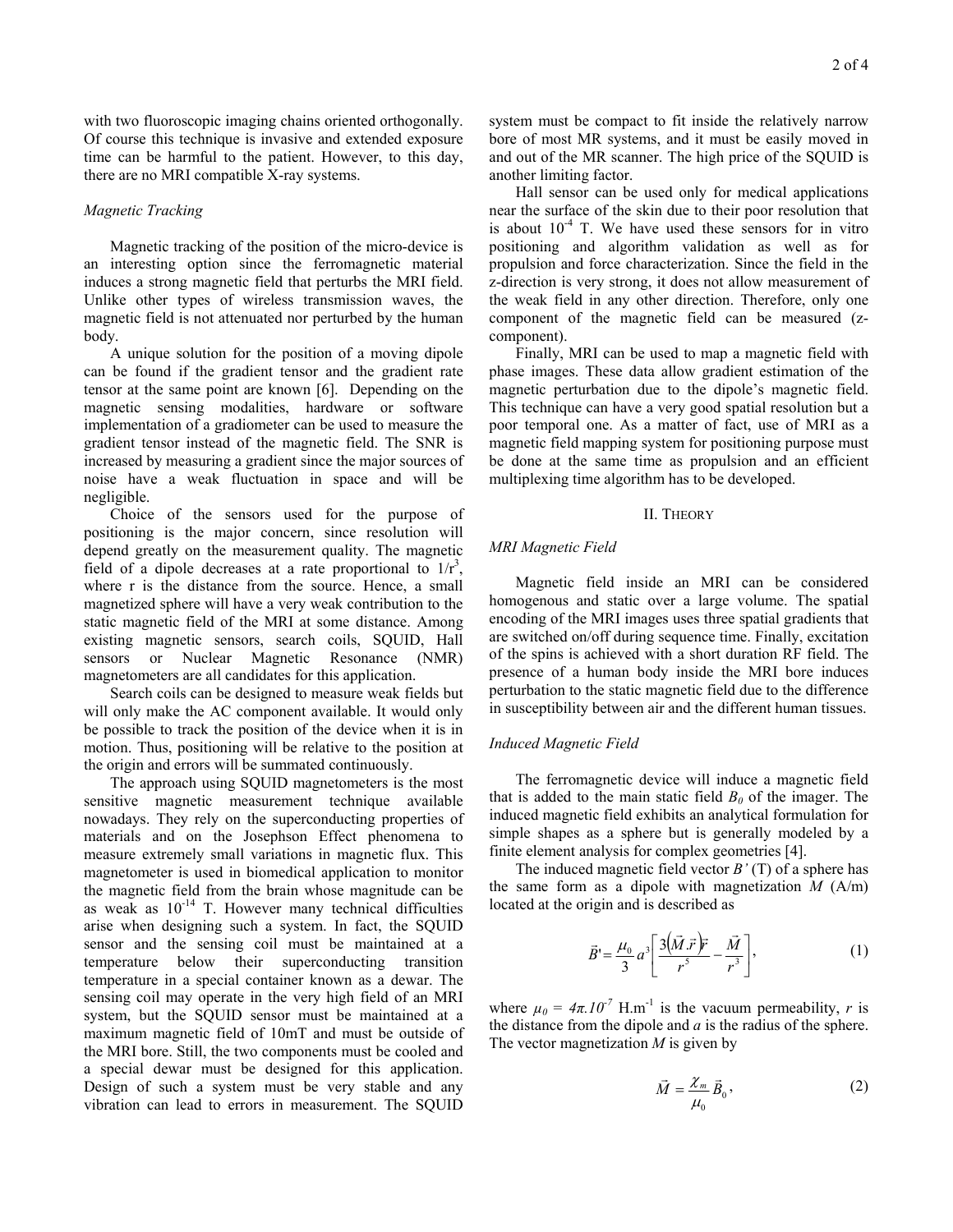#### III. MAGNETIC FIELD MEASUREMENT

In the previous sections, we have introduced many common techniques to measure magnetic fields. Here, we shall discuss the use of MR phase images to evaluate the induced magnetic field. Then, we shall investigate the possibility of using MRI as a magnetometer/gradiometer system to localize a magnetic dipole. The magnetic field mapping of dipolar source exhibits a characteristic shape that might be used to find the position of a ferromagnetic device in an MRI system.

#### *MRI Phase Images*

Phase imaging sequences generate a map of the magnetic field of the MRI system. They show the magnetic field inside the imaged volume rather than its biological structure. Phase images of a ferromagnetic sphere were taken. A gradient echo mapping sequence was run on a 1.5T Siemens Sonata MRI system with the following parameters:  $TE_1 = 10$  ms,  $TE_2 = 14.76$  ms,  $TR = 1000$  ms, slice thickness = 5 mm. Images were taken in the coronal plane. In order to run a mapping sequence, an aqueous volume was used. It provides hydrogen protons and thus MR signal to the MRI machine. We placed a ferromagnetic sphere (1010/1020

carbon steel, 1.5875 mm diameter, saturation magnetization  $1.33e^6$  A/m) in a cylindrical phantom of diameter = 180 mm filled with food gelatin (28 g/l). We added  $NiSO<sub>4</sub>.6H<sub>2</sub>O$ (1.25 g/l) to decrease the relaxation time T1 and thus reduce the acquisition time of the images. The mapping sequence shows the field induced by the ferromagnetic dipole. A signal loss can be seen at the center of the dipole in Fig.1a and corresponds to voxels that did not contribute to the signal. This signal loss can be caused by the rapid spatial variation of the magnetic field near the sphere. In fact, a wrap in phase occurs every  $\sim 31 \mu T$  of magnetic field variation as given by

$$
\Delta \phi = \gamma B_z \Delta T_E, \qquad (3)
$$

where  $\gamma$  is the gyro-magnetic factor for hydrogen having the value 42.58 MHz/T and  $\Delta T_E$  used for the experiment is 4.76ms. The loss of signal can also be caused by the fact that the magnetic field near the sphere is very large, thus causing a shift in the resonance frequency of the protons in this area. Finally, the mathematical model describing the mapping in (3) uses only the perturbation along the z direction. But, near the sphere and, especially for ferromagnetic materials, the other two components (x and y) of the magnetic field can be important.



Fig.1. Magnetic dipole MRI phase image and gradient calculation; (a) Experimental field mapping of 1010/1020 carbon steel sphere, (b) Spatial gradient of experimental field mapping along the z direction, (c) Spatial gradient of experimental field mapping along the y direction, (d) Simulated field mapping of 1010/1020 carbon steel sphere, (e) Spatial gradient of simulated field mapping along the z direction, (f) spatial gradient of experimental field mapping along the y direction.